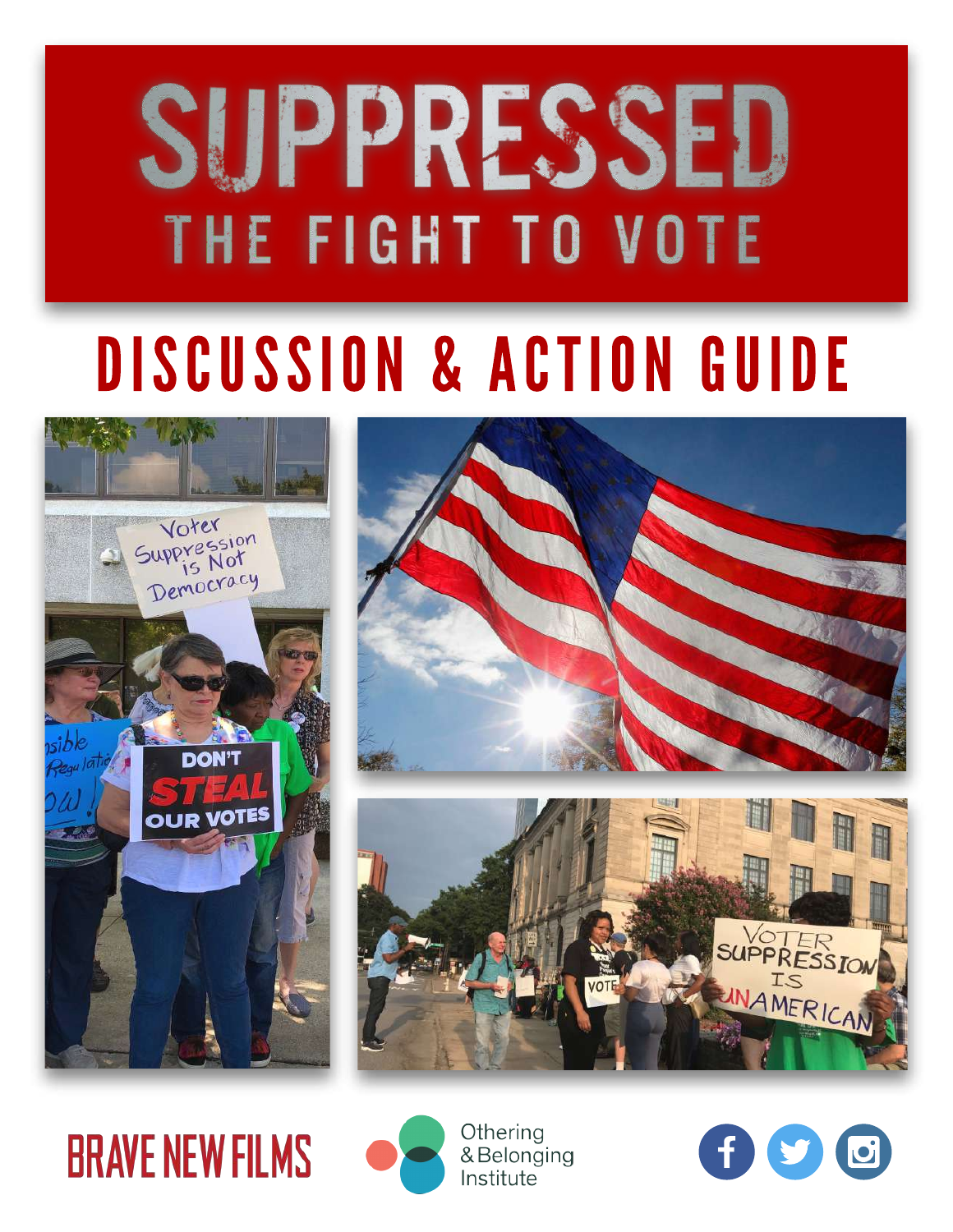# About the **Film**



### FILM SYNOPSIS

**Suppressed: The Fight to Vote**, the new documentary by Robert Greenwald (director of **Outfoxed, Walmart: The High Cost of Low Price,** and **Making A Killing: Guns, Greed, & the NRA**), weaves together personal stories from voters across the state of Georgia to paint an undeniable picture of voter suppression in the 2018 midterm election where Stacey Abrams fought to become the first Black female governor in the U.S. The issues Georgians faced included polling place closures, voter purges, missing absentee ballots, extreme wait times and a host of voter ID issues – all of which disproportionately prevented many students and people of color from casting their ballots. **Suppressed: The Fight to Vote** features experts, poll watchers and everyday Georgians speaking to the reality of voter suppression and the threat it poses in 2020. In a race that was ultimately decided by 54,723 votes, the film exposes how the basic constitutional right to vote continues to be under siege in America. #FightToVote

[FightToVote.org](http://www.FightToVote.org)







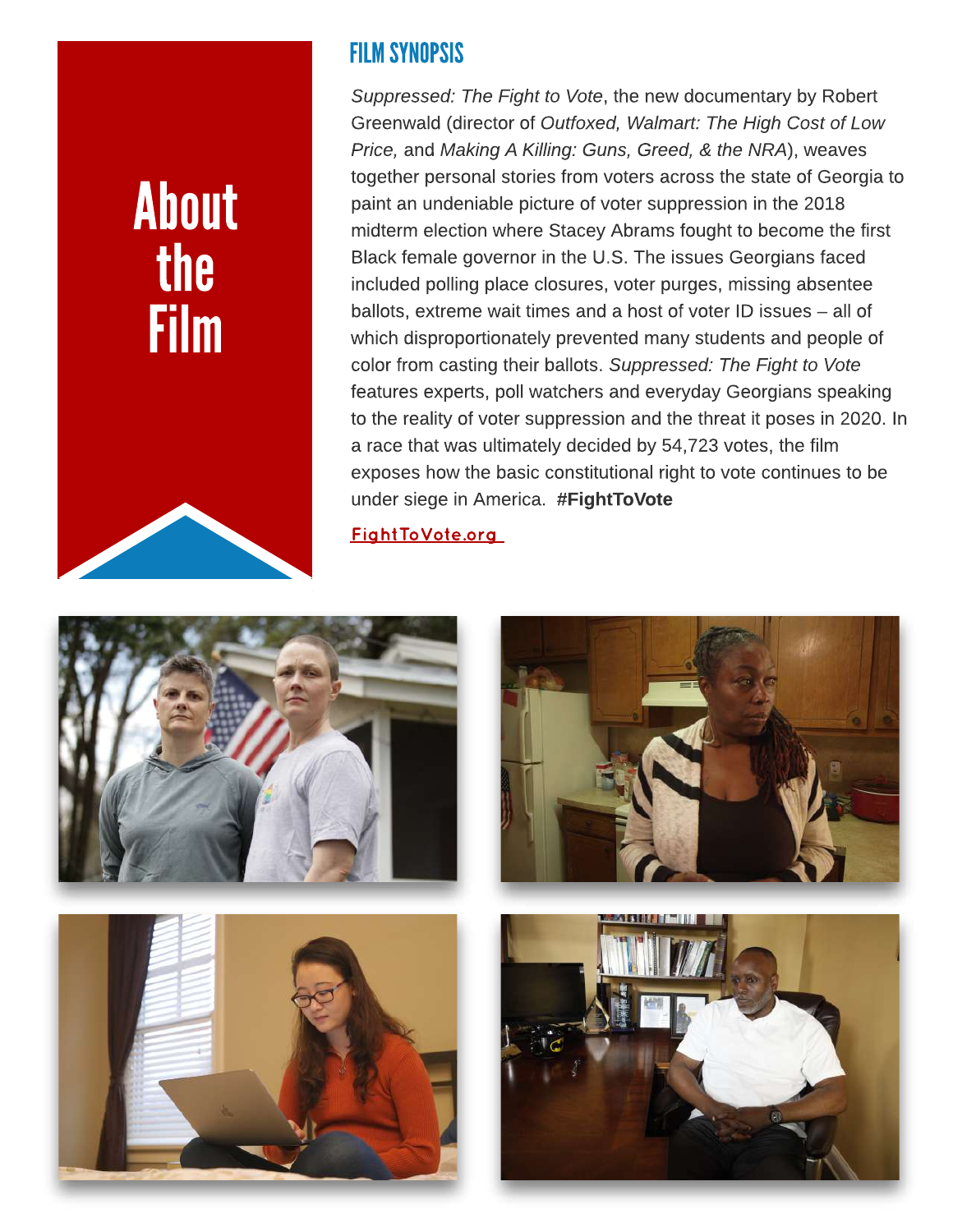### **HISTORY OF VOTER SUPPRESSION**

Following the Civil War, the Fifteenth Amendment to the U.S. Constitution established: "The right of citizens of the United States to vote shall not be denied or abridged by the United States or by any State on account of race, color, or previous condition of servitude." Although the Fifteenth Amendment was adopted in 1870, it would be almost one hundred years before Black Americans' right to vote would move from being written in law to protected in fact.

Even as the right to vote was still being debated, opponents across the U.S. South were devising ways to block the vote of the newly freed Black population. What followed was a gamut of state restrictions meant to keep Black Americans away from the polls. These included discriminatory

literacy tests, poll taxes, and disenfranchisement for crimes that were rarely prosecuted if the accused was white. Such restrictions also targeted Native Americans once they received citizenship in 1924. These laws had their intended effect of keeping Black and Native voting rates minuscule for decades.

Thanks to the sustained and committed efforts of the Civil Rights Movement-enduring constant police and vigilante violence as it pressured the federal government for change  $-$  the Voting Rights Act (VRA) was signed into law in 1965. The VRA sought to put an end to racial discrimination in voting. It did so, among other things, by providing for federal oversight of voting and registration practices in jurisdictions with histories of voting discrimination against Black, Native, and immigrant-origin communities.

# About Voter Suppression



The impact of the VRA was almost immediate, and many experts have called it one of the most effective pieces of legislation in the history of the United States. Effective, that is, until a U.S. Supreme Court decision rendered the federal oversight provision unenforceable in 2013.

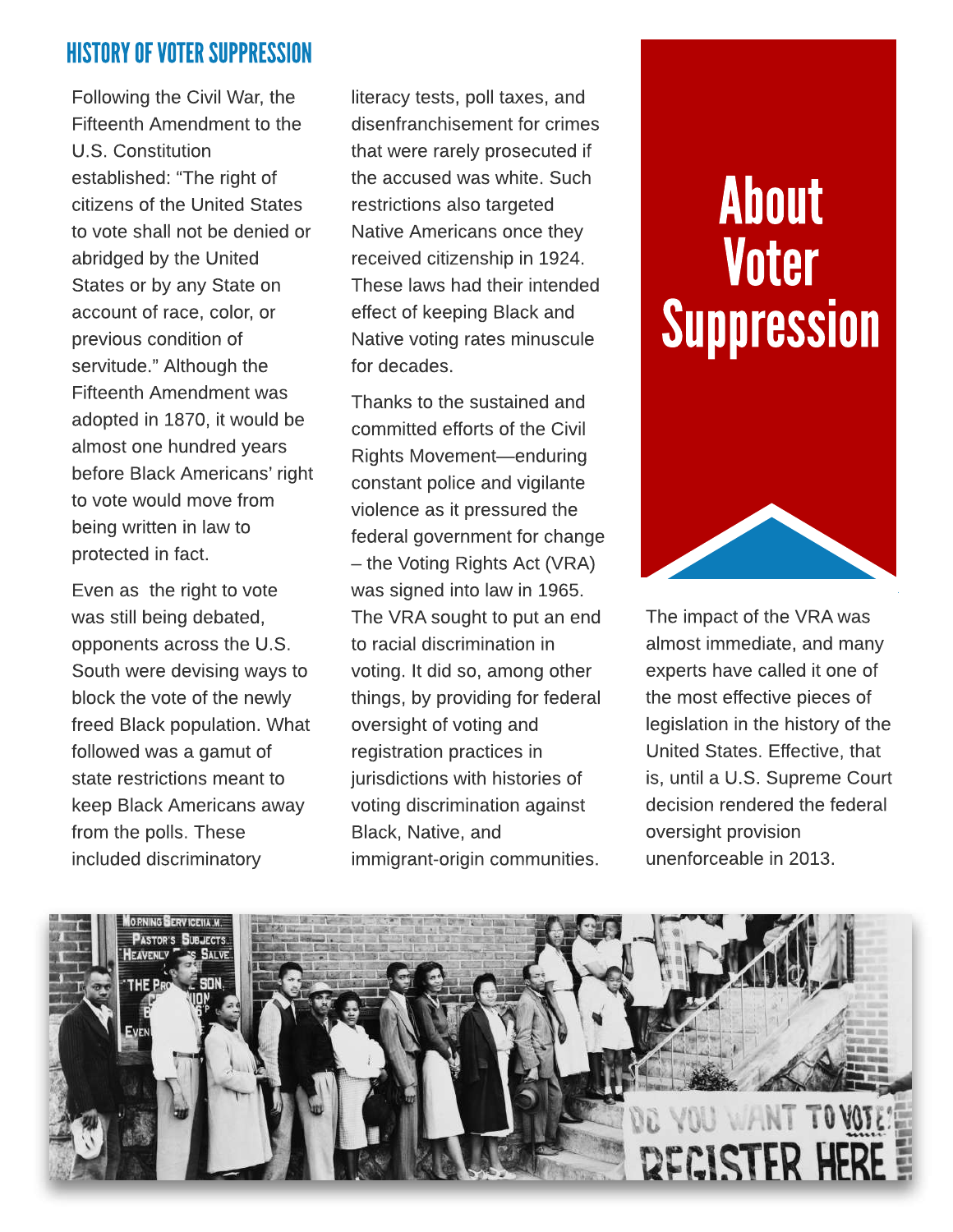### VOTER SUPPRESSION TODAY

In its 2013 **Shelby Co. v. Holder** decision, a 5-4 majority of the Roberts Court essentially held that the VRA's oversight provision was antiquated—that the mechanism for preventing racial discrimination in voting did not fit "current conditions." Four dissenting justices argued that the decision to throw out the provision was "like throwing away your umbrella in a rainstorm because you are not getting wet"—but to no avail.

That rainstorm quickly became a tsunami—new voter suppression laws proliferated across the South and other jurisdictions that were until recently subject to federal anti-discrimination oversight. Thus, the **Shelby** decision was the clear catalyst that ushered in the new era of voter suppression laws we see today.

Visit **bravenew films.org/suppressed\_tactics** to read about the tactics outlined in this film and others happening elsewhere.



# 25 states have placed some sort of restriction on voting in the past nine years.

**This Brennan Center for Justice map shows significant voting restrictions in America since the 2010 election. Overall 25 states have placed some sort of restriction on voting in the past nine years.**

## LEARN MORE



The Brennan Center is at the center of the fight to preserve, protect, and expand the right to vote for every eligible citizen. Through practical policy proposals, litigation, advocacy, and communications, the Brennan Center works to ensure that voting is free, fair, and accessible for all Americans. The Center?s signature proposal, automatic voter registration, would save money, make our voter rolls more accurate,

increase participation, and could add an additional 50 million voters to the rolls permanently.

For reports, state data and more maps like the one above, visit The Brennan Center online:

#### [brennancenter.org](http://brennancenter.org)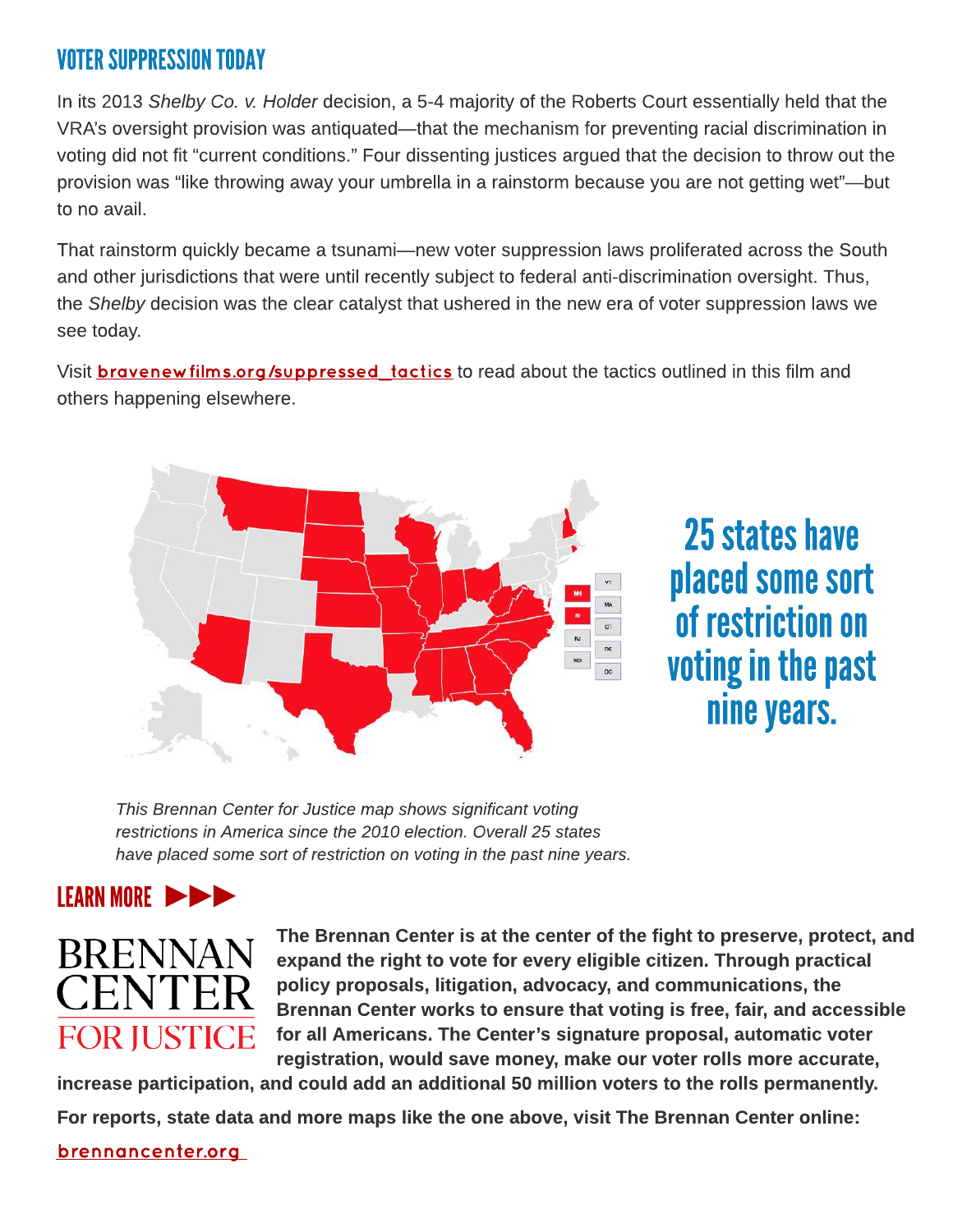### HAVE A CONVERSATION

- 1. How do the experiences in the film compare to experiences you've had when voting?
- 2. Has anyone in the room ever experienced any of the kinds of problems we saw in the film when trying to vote?
- 3. Based on the film, who would you say was told that they belong and who was told that they did not belong in the 2018 election in Georgia?
- 4. Was there anything in the film that surprised or moved you? If so, how was it new to you?
- 5. Often voters like Jocelyn in the film experience these types of incidents as isolated or as mishaps. Was there anything in the film that would make you interpret your experiences differently?
- 6. What do you think the film reveals about claims of election fraud and voter suppression?
- 7. What do you think communities can do to prevent what happened in 2018 from happening in future elections?
- 8. Name some things you can do  $-$  whether in your community or across the country  $-$  to help expand the "we" in "we the people?? **Can't think of anything? Check out our menu of actions on the following pages.**

# **Discussion Questions**





'Suppressed' reminds us that we can fight together to achieve a future where all **Americans can freely exercise** their fundamental right to vote.

-Stacey Abrams



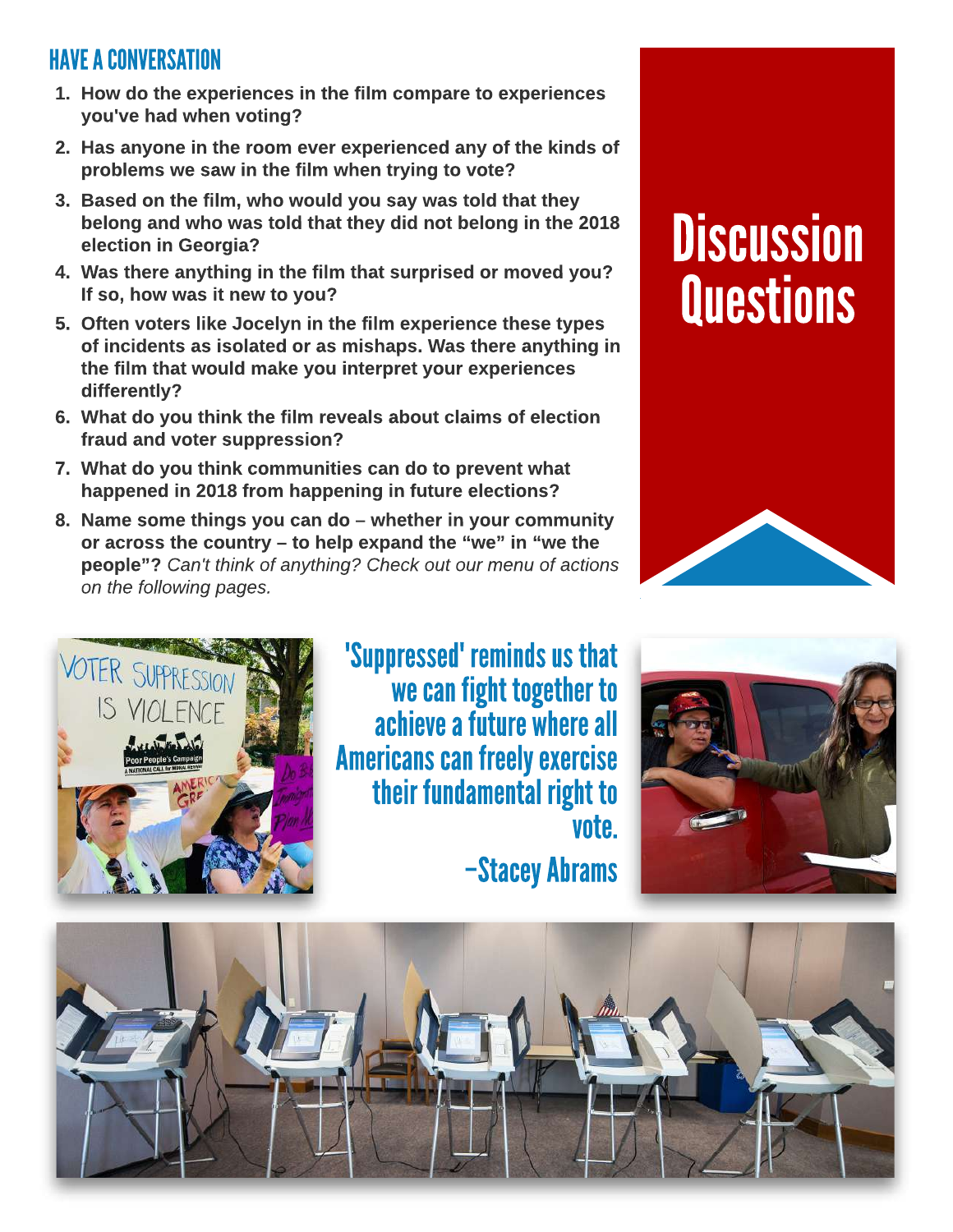Take Action There are a number of things you can do  $-$  big and small  $-$  to join the fight to vote between now and the election. Check out our action partners on the next page.

# BEFORE ELECTION DAY

#### YOU DO YOU!

- 1. Make sure you are registered to vote.
- 2.Know your state?s voter ID laws.
- 3. Confirm your polling place.
- 4.Vote early or by mail if you are able so you can help out some way on election day.

#### JOIN THE FIGHT TO VOTE!

- 1. Host a registration drive.
- 2.Volunteer in at-risk states to help registration efforts.
- 3. Get involved with one of our Action Partners on the following pages.

# ON ELECTION DAY

#### YOU DO YOU!

1.VOTE!

#### JOIN THE FIGHT TO VOTE!

- 1.Sign up to be a poll worker.
- 2.Volunteer to be an election observer.
- 3. Help with Get out the Vote (GOTV) efforts with a local group.
- 4.Volunteer to drive people to the polls.
- 5. Report incidents of voting irregularities on election day.

# SPEAK TRUTH TO POWER

#### **NATIONALLY**

Contact your members of Congress and ask them to support The Voting Rights Advancement Act of 2019 (HR4) and the For the People Act (HR1) which expands voting rights and access across the country.

TAKE ACTION: Find your Congressperson and Senator by visiting: **[democracy.io](https://democracy.io/#!/)** 

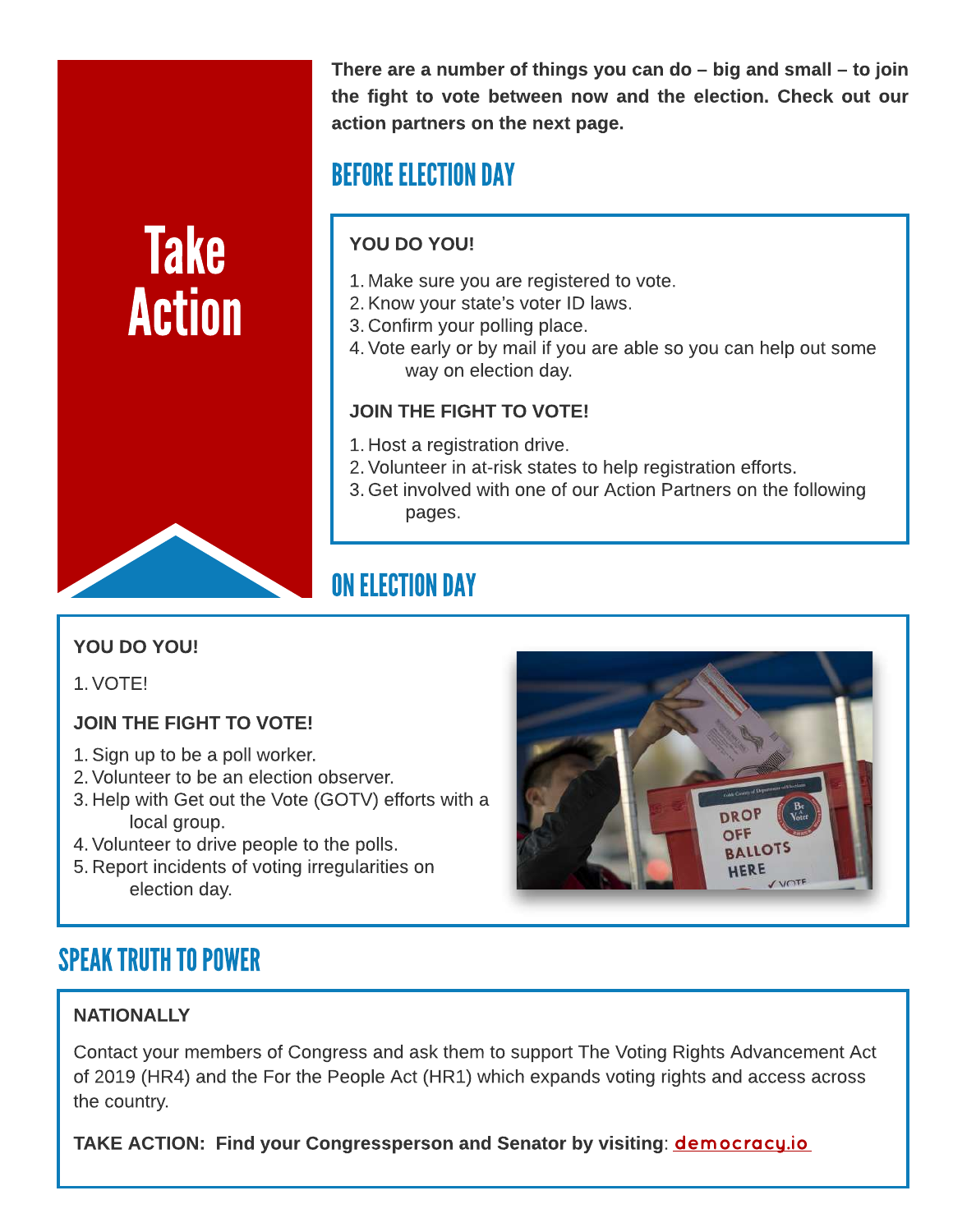## **NATIONAL ACTION PARTNERS**

For more information about Action Partners in specific states, visit the **Suppressed** action page: [bravenewfilms.org/suppressed\\_act](https://www.bravenewfilms.org/suppressed_act)

#### ALL VOTING IS LOCAL

The All Voting is Local campaign fights to protect and expand the right to vote for every American. TAKE ACTION: Sign up to be a poll worker. [allvotingislocal.org](http://allvotingislocal.org)

#### BLACK VOTERS MATTER FUND

Black Voters Matter Fund works to increase political power in Black communities. TAKE ACTION: Sign up to volunteer with nonpartisan voter mobilization efforts. [blackvotersmatterfund.org](http://blackvotersmatterfund.org)

#### CARPOOL VOTE

Carpool Vote is a platform that introduces volunteer drivers to people who need a ride, to vote or get registered. TAKE ACTION: Volunteer to drive voters to the polls. [carpoolvote.com](http://carpoolvote.com)

#### ELECTION PROTECTION

The national, nonpartisan Election Protection coalition works year-round to ensure that all voters have an equal opportunity to vote and have that

vote count. Election Protection uses a wide range of tools and activities to protect, advance and defend the right to vote. TAKE ACTION: Report incidents of voting irregularities to the hotline. [866ourvote.org](https://866ourvote.org/)

#### FAIR FIGHT

Fair Fight is building voter protection teams in 20 key states across the country to protect the right to vote. TAKE ACTION: Visit Fair Fight online to get involved or make a donation. [fairfightaction.com](http://fairfightaction.com)

#### RECLAIM OUR VOTE

Reclaim Our Vote, a nonpartisan phone bank, post carding and textbanking campaign created by the Center For Common Ground, focuses on contacting voters of color in voter-suppression states to help them register and vote. TAKE ACTION: Volunteer to make calls to voters in at-risk for suppression states.

#### ROCK THE VOTE

Rock the Vote is a nonpartisan nonprofit dedicated to building the political power of young people through pop culture, music, art, and technology.

TAKE ACTION: Host a registration drive, find your local voting information, and more. [rockthevote.org](http://rockthevote.org)

#### **VOTERIDERS**

VoteRiders is a national nonpartisan, nonprofit organization providing free information and help to voters to make sure they have the right kind of ID to vote in their state. TAKE ACTION: Confirm you have the right kind of ID to vote in your state. [voteriders.org](http://voteriders.org)

**Vote** 

**CARPOOL** 

**ELECTION**<br>**PROTECTION** 















[actionnetwork.org/forms/reclaim-our-vote-signup](http://actionnetwork.org/forms/reclaim-our-vote-signup)